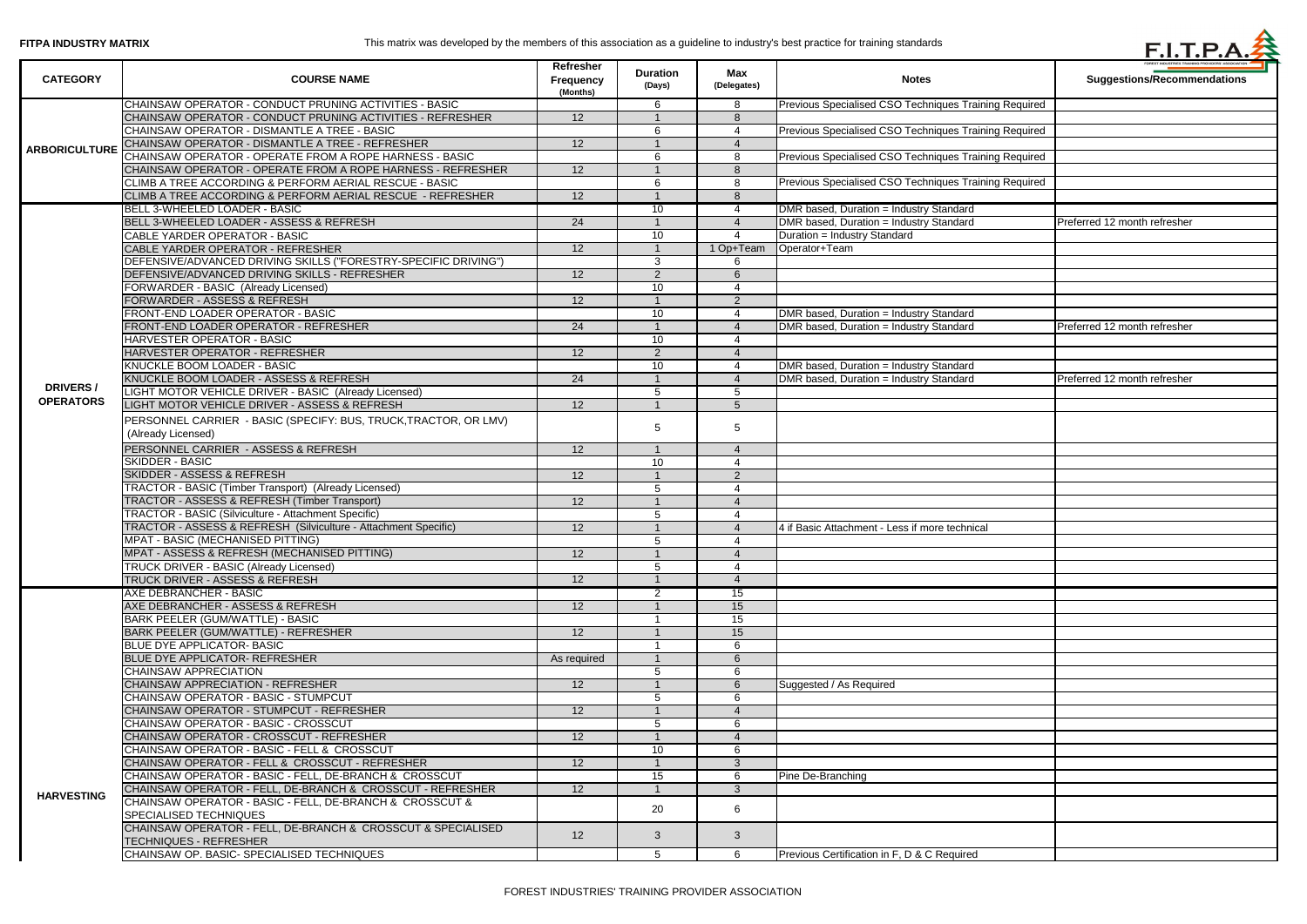|                           | CHAINSAW OP. - SPECIALISED TECHNIQUES - REFRESHER                 | 12 <sup>2</sup> | $\mathbf{3}$    | $\mathbf{3}$          |                                                        |                                             |
|---------------------------|-------------------------------------------------------------------|-----------------|-----------------|-----------------------|--------------------------------------------------------|---------------------------------------------|
|                           | CHAINSAW OP. BASIC- MACHINE ASSISTED FELLING (HAND WINCHES)       |                 | $\sqrt{5}$      | 6                     | Previous Certification in F, D, C & ST Required        |                                             |
|                           | CHAINSAW OPERATOR - MACHINE ASSISTED - REFRESHER                  | 12              | $\mathbf{3}$    | 3                     |                                                        |                                             |
|                           | <b>CHAINSAW MECHANIC</b>                                          |                 | 10              | $\boldsymbol{\Delta}$ |                                                        |                                             |
|                           | <b>CHAINSAW MECHANIC - REFRESHER</b>                              | As required     |                 |                       |                                                        |                                             |
|                           | <b>CHOKERMAN SKIDDER- BASIC</b>                                   |                 | $\mathcal{P}$   | Team                  |                                                        |                                             |
|                           | <b>CHOKERMAN SKIDDER - ASSESS &amp; REFRESH</b>                   |                 |                 |                       |                                                        |                                             |
|                           |                                                                   | 12 <sup>2</sup> |                 | Team                  | Can be done with the Skidder Operator                  |                                             |
|                           | <b>CHOKERMAN CABLE YARDER - BASIC</b>                             |                 | $\mathbf{3}$    | Team                  |                                                        |                                             |
|                           | CHOKERMAN CABLE YARDER - REFRESHER                                | 12              |                 | Team                  | Can be done with the CY Operator                       |                                             |
|                           | <b>TREE PUSHER - BASIC</b>                                        |                 |                 | 6                     | Can be done with Chainsaw Operators                    |                                             |
|                           | <b>TREE PUSHER - REFRESHER</b>                                    | 12              |                 | 6                     |                                                        |                                             |
|                           | <b>BRUSHCUTTER OPERATOR - BASIC</b>                               |                 | 5               | 6                     | Can include Supervisor                                 |                                             |
|                           | <b>BRUSHCUTTER OPERATOR - ASSESS &amp; REFRESH</b>                | 12 <sup>°</sup> | $\overline{2}$  | 6                     |                                                        |                                             |
|                           | <b>CLEARING SAW OPERATOR - BASIC</b>                              |                 | 5               | 6                     | Need to have BCO Competency + Include Supervisor       | Includes 2nd Coppice Reduction              |
|                           | CLEARING SAW OPERATOR - ASSESS & REFRESH                          | 12              | 2               | 6                     |                                                        |                                             |
|                           | <b>WEED CONTROL: KNAPSACK SPRAYER</b>                             |                 | 3               | 15                    |                                                        |                                             |
|                           | <b>WEED CONTROL: KNAPSACK SPRAYER REFRESHER</b>                   | 12              | $\overline{2}$  | 15                    |                                                        |                                             |
|                           | <b>CHEMICAL HANDLING &amp; STORAGE</b>                            |                 |                 | 15                    | Refresher as required                                  |                                             |
|                           | <b>GUM COPPICING (MANUAL)</b>                                     |                 |                 |                       |                                                        |                                             |
|                           |                                                                   |                 |                 | 15                    |                                                        |                                             |
|                           | <b>LAWNMOWER OPERATOR - BASIC</b>                                 |                 | $\overline{2}$  | 6                     |                                                        |                                             |
|                           | LAWNMOWER OPERATOR - REFRESHER                                    | 12              |                 | 6                     |                                                        |                                             |
|                           | MARKING & PITTING (MANUAL) - BASIC                                |                 |                 | 15                    |                                                        |                                             |
|                           | <b>MARKING &amp; PITTING - REFRESHER</b>                          |                 |                 | 15                    |                                                        |                                             |
| <b>SILVICULTURE &amp;</b> | MOTOR-MANUAL PITTING (AUGER)                                      |                 | -5              | 8                     | Can include Supervisor                                 |                                             |
|                           | MOTOR-MANUAL PITTING (AUGER) - REFRESHER                          | 12              | $\overline{2}$  | 8                     |                                                        |                                             |
| <b>NURSERY</b>            | <b>MARKING FOR THINNINGS - BASIC</b>                              |                 | $\mathbf{3}$    | 15                    |                                                        |                                             |
| <b>PRACTICE</b>           | <b>MARKING FOR THINNINGS - REFRESHER</b>                          | As required     |                 | 15                    |                                                        |                                             |
|                           | <b>NURSERY IRRIGATION &amp; FERTIGATION</b>                       |                 | 2               | 10                    |                                                        |                                             |
|                           | <b>PLANTING - BASIC</b>                                           |                 |                 | 15                    |                                                        |                                             |
|                           | <b>PLANTING - REFRESHER</b>                                       | As required     |                 | 15                    |                                                        |                                             |
|                           | <b>PRICKING &amp; BLANKING - BASIC</b>                            |                 |                 | 15                    |                                                        |                                             |
|                           |                                                                   |                 |                 | 15                    |                                                        |                                             |
|                           | <b>PRICKING &amp; BLANKING - REFRESHER</b>                        | As required     |                 |                       |                                                        |                                             |
|                           | PRUNING - PINE OR WATTLE (MANUAL)                                 |                 |                 | 15                    |                                                        |                                             |
|                           | PRUNING - POLE SAW (MOTOR-MANUAL) - BASIC                         |                 | -5              | 6                     | Can include Supervisor                                 |                                             |
|                           | PRUNING - POLE SAW (MOTOR-MANUAL) - REFRESHER                     | 12              | $\overline{2}$  | 6                     |                                                        |                                             |
|                           | SLASHING (REGROWTH) - BASIC                                       |                 |                 | 15                    |                                                        |                                             |
|                           | SLASHING (REGROWTH) - REFRESHER                                   | 12              |                 | 15                    |                                                        |                                             |
|                           | <b>WATTLE SELECTION &amp; SPACING - BASIC</b>                     |                 |                 | 15                    |                                                        |                                             |
|                           | WATTLE SELECTION & SPACING - REFRESHER                            | As required     |                 | 15                    |                                                        |                                             |
|                           | <b>AIRSTRIP CREW - BASIC</b>                                      |                 |                 | 15 <sub>1</sub>       |                                                        |                                             |
|                           | <b>AIRSTRIP CREW - REFRESHER</b>                                  | 12              |                 | 15                    |                                                        |                                             |
|                           | <b>FIRE AWARENESS</b>                                             | As required     |                 | 20                    |                                                        |                                             |
|                           | <b>BASIC FIRE FIGHTING</b>                                        | 12              | $\overline{2}$  | 20                    |                                                        |                                             |
|                           | <b>FIRE CREW LEADER</b>                                           | 12              | $5\overline{)}$ | 10                    |                                                        |                                             |
|                           | FIRE FIGHTING - BUILDINGS & INSTALLATIONS                         | 12              | $\overline{2}$  | 15                    |                                                        |                                             |
|                           | FIRE TENDER / STRIKE CRAFT UNIT DRIVER - BASIC (Already Licensed) |                 | $5\phantom{.0}$ | 4                     |                                                        |                                             |
| <b>FIRE PROTECTION</b>    |                                                                   |                 |                 |                       | Prototeam Competency Required                          |                                             |
|                           | FIRE TENDER / STRIKE CRAFT UNIT DRIVER - REFRESHER                | 12              | $\overline{2}$  | $\overline{4}$        |                                                        |                                             |
|                           | <b>FIRE TOWER LOOKOUT - BASIC</b>                                 |                 | 3               | 6                     |                                                        |                                             |
|                           | FIRE TOWER LOOKOUT - ASSESS & REFRESH                             | 12 <sup>2</sup> |                 | 6                     |                                                        |                                             |
|                           | <b>PROTO TEAM - BASIC</b>                                         |                 | $\mathbf{3}$    | 20                    | <b>BFF Competency Required</b>                         |                                             |
|                           | <b>PROTO TEAM - ASSESS &amp; REFRESH</b>                          | 12 <sup>2</sup> | $\overline{2}$  | $\overline{20}$       |                                                        |                                             |
|                           | <b>BACKPACK BLOWER OPERATOR - BASIC</b>                           |                 | 3               | 6                     | Prototeam Competency Required - Can include Supervisor |                                             |
|                           | BACKPACK BLOWER OPERATOR - REFRESHER                              | 12              | $\overline{2}$  | 6                     |                                                        |                                             |
|                           | <b>ACCIDENT / INCIDENT INVESTIGATION</b>                          | As required     | $\overline{2}$  | 15                    | Level Dependant - H&S Rep Training Required            |                                             |
|                           | <b>FIRST AID LEVEL 1</b>                                          | 36              | $\overline{2}$  | 12                    | More delegates = More Time                             | Regulation Specification = Max 16 delegates |
|                           | FIRST AID LEVEL 1 - REFRESHER                                     | 12              |                 | 12                    |                                                        |                                             |
|                           | <b>FIRST AID LEVEL 2</b>                                          | 36              | 4               | 12                    | Level 1 Competency Required                            |                                             |
|                           | FIRST AID LEVEL 2 - REFRESHER                                     | 12              |                 | 12                    | Level 1 Competency Required                            |                                             |
|                           | <b>FIRST AID LEVEL 3</b>                                          | 36              | 5               | 12                    | Level 2 Competency Required                            |                                             |
|                           | HEALTH & SAFETY FIRST AID LEVEL 3 - REFRESHER                     | 12              |                 | 12                    |                                                        |                                             |
|                           |                                                                   |                 |                 |                       | Level 2 Competency Required                            |                                             |
|                           | <b>FIRST AID INFIELD SIMULATION</b>                               |                 | As required     |                       |                                                        |                                             |



|               | <b>FUREST INDUSTRIES TRAINING PROVIDERS' ASSOCIATION</b> |
|---------------|----------------------------------------------------------|
| t             |                                                          |
|               |                                                          |
|               |                                                          |
|               |                                                          |
|               |                                                          |
|               |                                                          |
|               |                                                          |
|               |                                                          |
|               |                                                          |
|               |                                                          |
|               |                                                          |
|               |                                                          |
|               |                                                          |
|               |                                                          |
| ipervisor     | Includes 2nd Coppice Reduction                           |
|               |                                                          |
|               |                                                          |
|               |                                                          |
|               |                                                          |
|               |                                                          |
|               |                                                          |
|               |                                                          |
|               |                                                          |
|               |                                                          |
|               |                                                          |
|               |                                                          |
|               |                                                          |
|               |                                                          |
|               |                                                          |
|               |                                                          |
|               |                                                          |
|               |                                                          |
|               |                                                          |
|               |                                                          |
|               |                                                          |
|               |                                                          |
|               |                                                          |
|               |                                                          |
|               |                                                          |
|               |                                                          |
|               |                                                          |
|               |                                                          |
|               |                                                          |
|               |                                                          |
|               |                                                          |
|               |                                                          |
|               |                                                          |
|               |                                                          |
|               |                                                          |
|               |                                                          |
|               |                                                          |
|               |                                                          |
|               |                                                          |
|               |                                                          |
|               |                                                          |
|               |                                                          |
|               |                                                          |
|               |                                                          |
|               |                                                          |
|               |                                                          |
| de Supervisor |                                                          |
|               |                                                          |
|               |                                                          |
| Эq            |                                                          |
|               | Regulation Specification = Max 16 delegates              |
|               |                                                          |
|               |                                                          |
|               |                                                          |
|               |                                                          |
|               |                                                          |
|               |                                                          |
|               |                                                          |
|               |                                                          |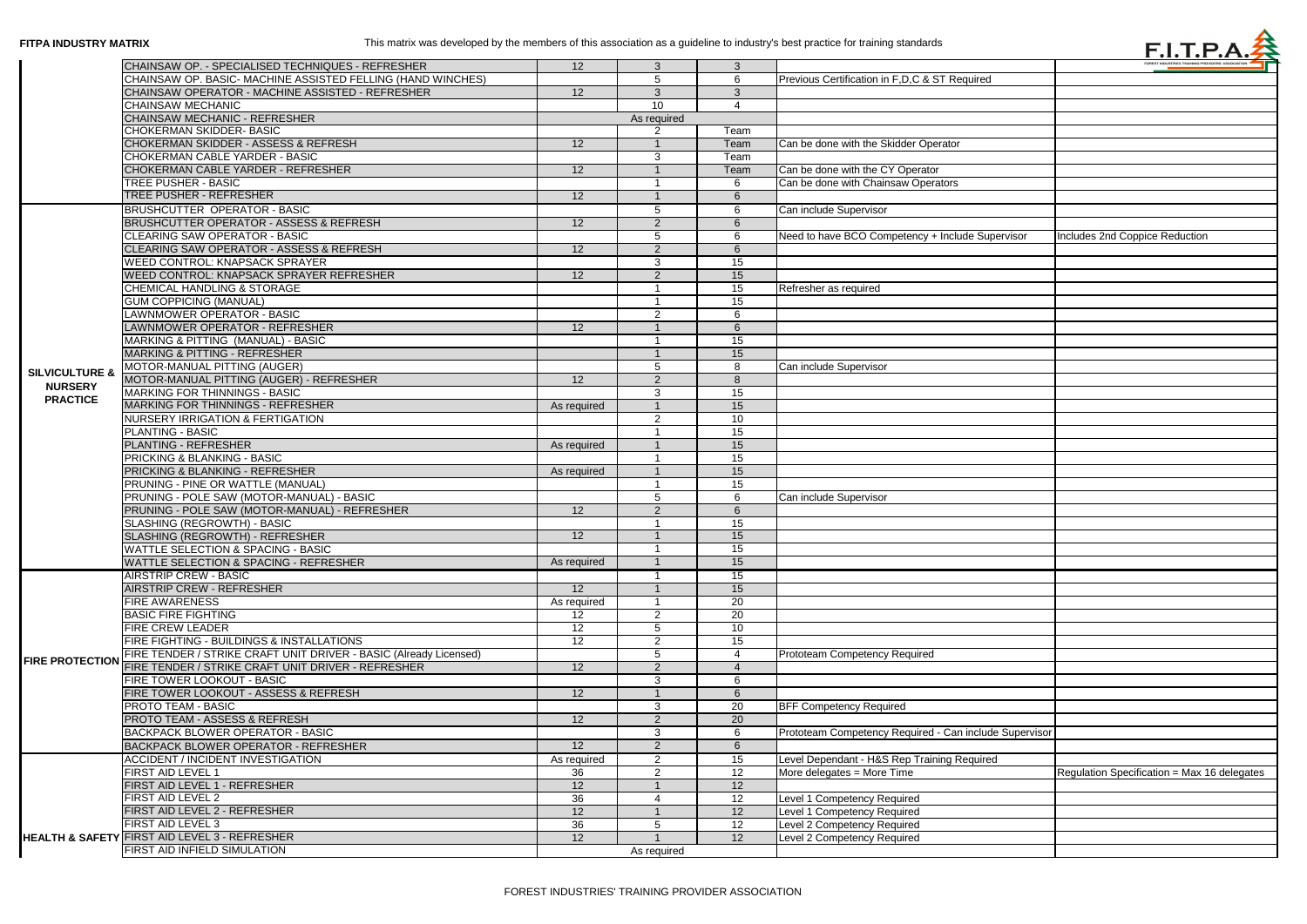| FITPA INDUSTRY MATRIX |                                                |             |  | This matrix was developed by the members of this association as a guideline to industry's best practice for training standards |  |
|-----------------------|------------------------------------------------|-------------|--|--------------------------------------------------------------------------------------------------------------------------------|--|
|                       | <b>HEALTH &amp; SAFETY REP</b>                 |             |  | Basic Safety in Forestry Recommended                                                                                           |  |
|                       | <b>HEALTH &amp; SAFETY REP REFRESHER</b>       | As required |  | Suggested 24 Monthly                                                                                                           |  |
|                       | HAZARD IDENTIFICATION & RISK ASSESSMENT (HIRA) | As reguired |  | Level Dependant - H&S Rep Training Required                                                                                    |  |
|                       | <b>IBASIC SAFETY IN FORESTRY</b>               | As required |  |                                                                                                                                |  |
|                       | <b>SAFETY FOR SUPERVISORS</b>                  | As required |  |                                                                                                                                |  |